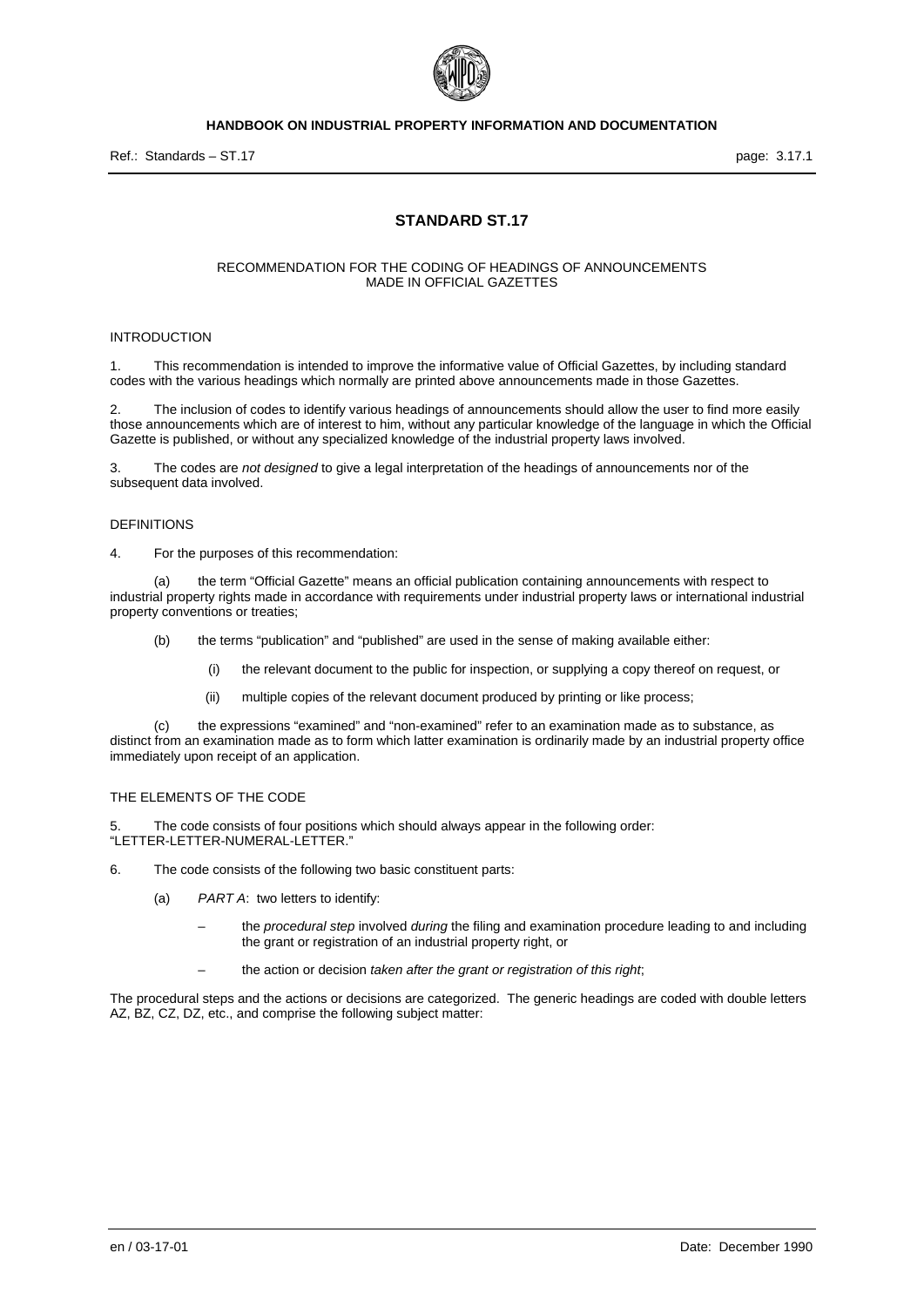

Ref.: Standards – ST.17 page: 3.17.2

- (i) *Actions or decisions taken with regard to an application for an industrial property right during the filing and examination procedure and up to and including the granting*:
	- AZ FILING PROCEDURE
	- BZ PUBLICATION
	- CZ OPPOSITION
	- DZ AMENDMENTS OF SPECIFICATIONS OR CLAIMS
	- EZ SEARCH AND EXAMINATION
	- FZ GRANTING PROCEDURE
	- GZ LEGAL STATUS; LICENSE
	- HZ CORRECTION; CHANGE; MISCELLANEOUS
- (ii) *Actions or decisions taken after the grant or the registration of an industrial property right:*
	- KZ FEES
	- LZ RESTRICTION OF THE INDUSTRIAL PROPERTY RIGHT
	- MZ DISCONTINUATION OF THE INDUSTRIAL PROPERTY RIGHT
	- NZ CONTINUATION OR EXTENSION OF THE INDUSTRIAL PROPERTY RIGHT
	- PZ LEGAL STATUS
	- QZ LICENSE
	- RZ DECISIONS NOT PROVIDED FOR ELSEWHERE
	- SZ PUBLIC DISCLOSURE
	- TZ CORRECTION; CHANGE; MISCELLANEOUS.

(b) *PART B*: a numeral and a letter to identify the prospective industrial property right(s) or the industrial property right(s) which is(are) the subject of the action or decision in the sense of subparagraph (a), more particularly:

- (i) the numeral to specify the "status" of the industrial property right application, and
- (ii) the letter to identify the type of industrial property right.
- 7. The following coding elements set forth the details of Parts A and B of the Code respectively:
	- *PART A (i)*: ACTIONS OR DECISIONS TAKEN WITH REGARD TO AN APPLICATION FOR AN INDUSTRIAL PROPERTY RIGHT DURING THE FILING AND EXAMINATION PROCEDURE AND UP TO AND INCLUDING THE GRANTING
		- AZ FILING PROCEDURE
			- AA Filing
			- AB Filing of documents in respect of an earlier filed application, e.g., divisional application
			- AC Request for continuation, e.g., extension of time limits
			- AD Continuation, e.g., extension of time limits
			- AE Restoration of lapsed or forfeited application
			- AF International (PCT) Application for which the country is a designated State
			- AG European Application for which the country is a designated State
			- AH Application for recognition according to the CMEA Agreement on the mutual recognition of inventors' certificates and other titles of protection for inventions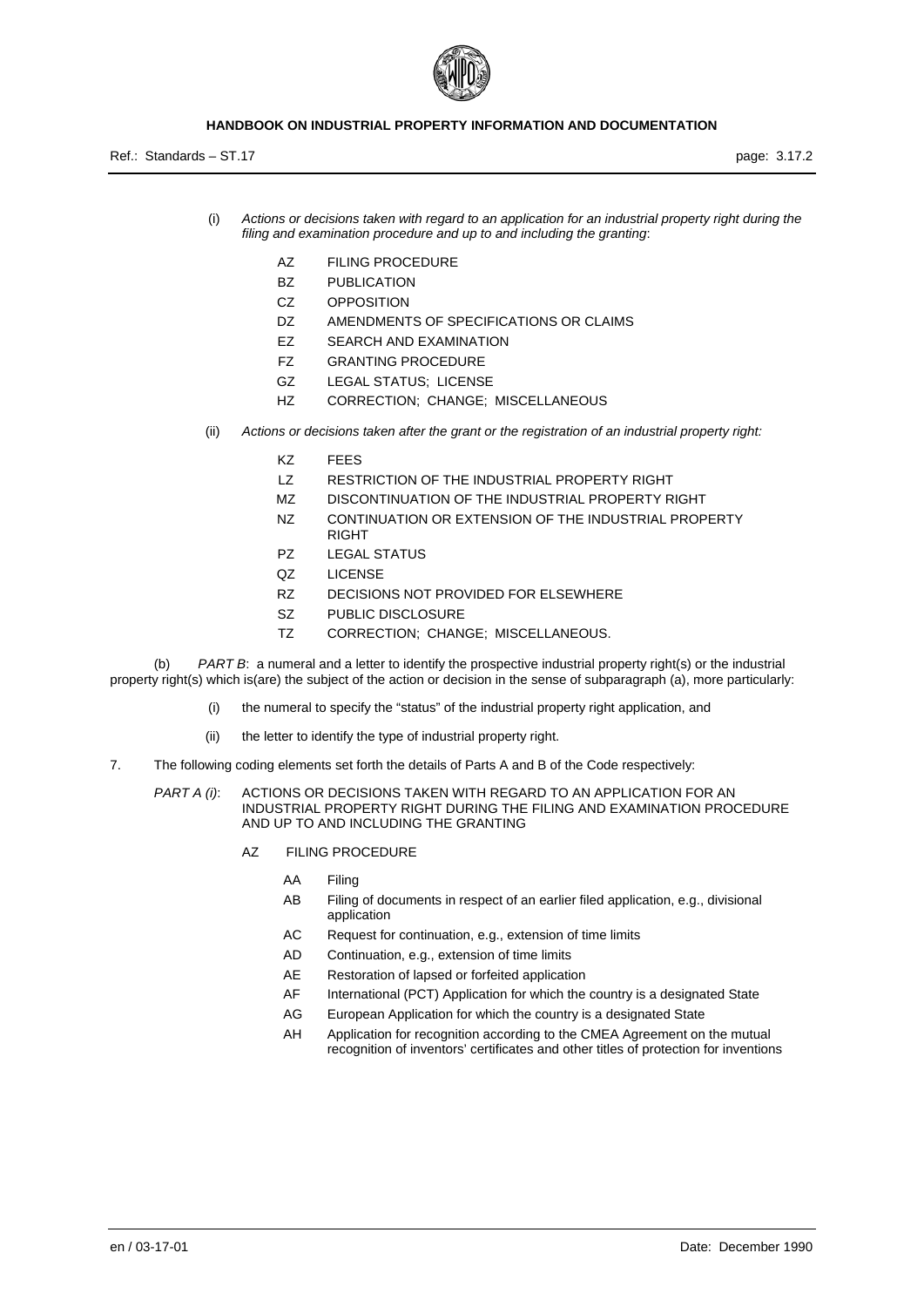

Ref.: Standards – ST.17 page: 3.17.3

- BZ PUBLICATION
	- BA By making available multiple copies
	- BB By laying open for public inspection or by supplying a copy on request
	- BC Secrecy order
	- BD Withdrawal of secrecy order
	- BE Unsealing (industrial designs or models)
	- BF Cancellation of earlier publication
- CZ OPPOSITION
	- CA Opposition invited
	- CB Opposition to grant initiated
	- CC Opposition rejected
	- CD Application refused following opposition
	- CE Application withdrawn following opposition
	- CF Objection of applicant to intervention of third party
	- CH Other opposition proceedings not specifically mentioned above
- DZ AMENDMENTS OF SPECIFICATIONS OR CLAIMS
	- DA Request for amendment of the specification or the claims
	- DB Rejection of the request for amendment of the specification or the claims
	- DC Amendment of the specification or the claims accepted
- EZ SEARCH AND EXAMINATION
	- EA Request for documentary search
	- EB Request for additional search
	- EC Establishment of a documentary search report
	- ED Request for deferred examination
	- EE Request for examination
	- EF Request for examination declared void
- FZ GRANTING PROCEDURE
	- FA Abandonment or withdrawal
	- FB Suspension of granting procedure
	- FC Refusal
	- FD Application declared void or lapsed, e.g., due to non-payment of fee
	- FE Partial withdrawal
	- FF Provisional grant; provisional registration
	- FG Grant; registration
	- FH Recognition granted according to the CMEA Agreement (see AH above)
- GZ LEGAL STATUS; LICENSE
	- GA Conversion from one type of application for an industrial property right to another
	- GB Transfer or assignment
	- GC Availability or offer of license
	- GD License granted or registered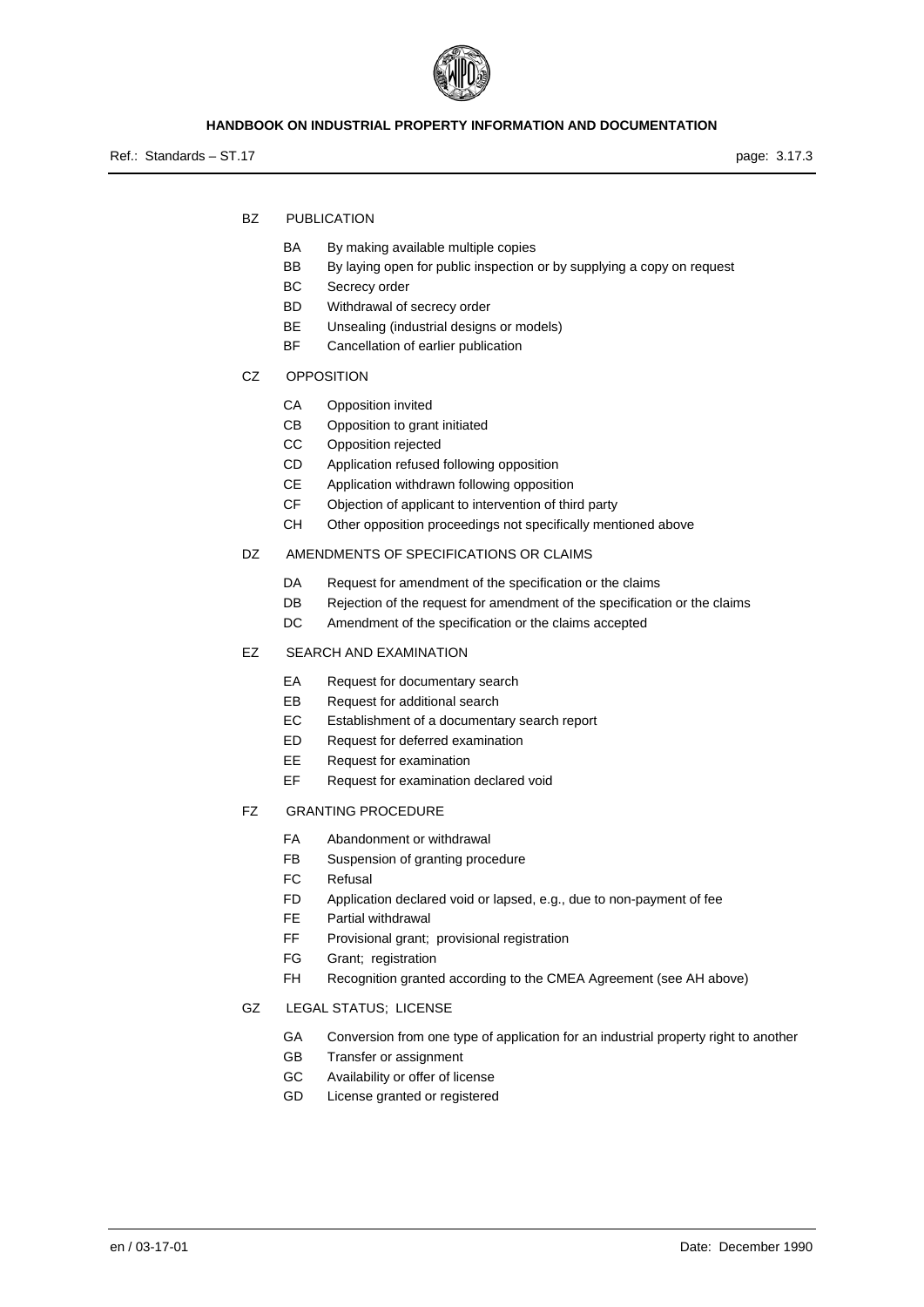

Ref.: Standards – ST.17 page: 3.17.4

- HZ CORRECTION; CHANGE; MISCELLANEOUS
	- HA Naming of inventor
	- HB Correction of names
	- HC Change of names
	- HD Correction of addresses
	- HE Change of addresses
	- HF Correction of dates
	- HG Correction of classifications
	- HH Correction or change in general
	- HK Errata in Official Gazettes
- *[\(\\*\)](#page-3-0)PART A (ii)*: ACTIONS OR DECISIONS TAKEN AFTER THE GRANT OR THE REGISTRATION OF AN INDUSTRIAL PROPERTY RIGHT
	- KZ FEES
		- KA Renewal fees due
		- KB Payment of renewal fees
		- KC Renewal fees not paid
	- LZ RESTRICTION OF THE INDUSTRIAL PROPERTY RIGHT
		- LA Request for restriction of right initiated
		- LB Request for restriction of right refused
		- LC Invalidation of claims
		- LD Partial disclaimer
		- LE Suspension of the industrial property right
	- MZ DISCONTINUATION OF THE INDUSTRIAL PROPERTY RIGHT
		- MA Abandonment or withdrawal
		- MB Plea of annulment
		- MC Annulment
		- MD Opposition action initiated
		- ME Revocation action initiated
		- MF Right revoked following opposition or revocation
		- MG Other revocation decisions
		- MH Disclaimer
		- MK Expiration of term
		- ML Annulment of the extension of term
		- MM Annulment or lapse due to non-payment of fees
		- MN Renewal refused
		- MP Refusal of national protection

-

<span id="page-3-0"></span><sup>(\*)</sup> For the purpose of the application of this set of letters the grant or the registration of an industrial property right is considered also to have resulted in a publication in the sense of paragraph 4(b), above.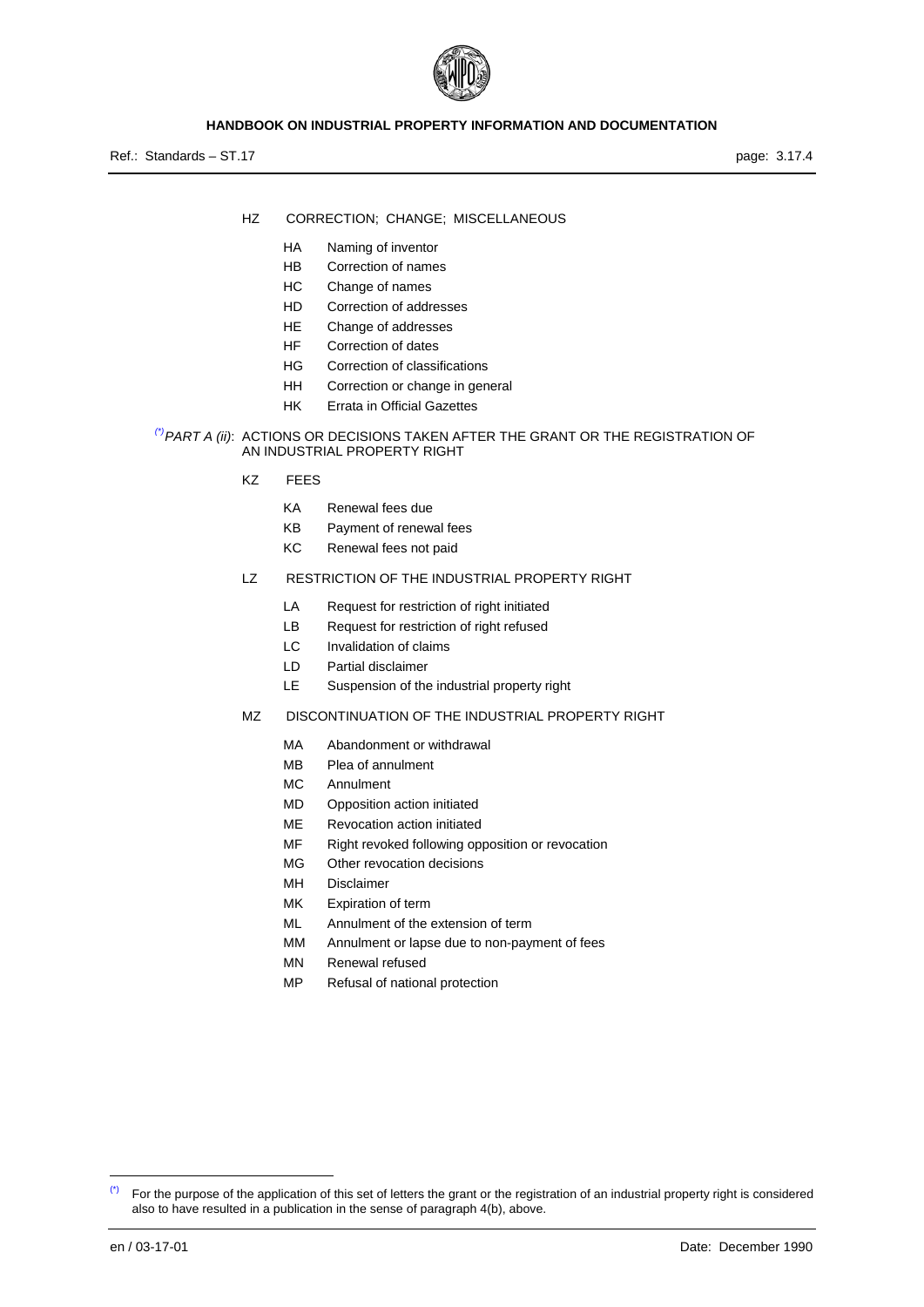

Ref.: Standards – ST.17 page: 3.17.5

- NZ CONTINUATION OR EXTENSION OF THE INDUSTRIAL PROPERTY RIGHT
	- NA Request for reissue
	- NB Reissue granted
	- NC Request for renewal or extension of term
	- ND Renewal or extension of term granted
	- NE Request for restoration of lapsed right
	- NF Restoration of lapsed right
	- NG Right maintained following opposition or revocation
	- NH Annulment of the refusal of a renewal
- PZ LEGAL STATUS
	- PA Conversion from one type of industrial property right to another
	- PB Ownership claimed or determined
	- PC Transfer or assignment
	- PD Change of proprietorship
	- PE Dedication for public use
- QZ LICENSE
	- QA Availability or offer of license
	- QB License granted or registered
	- QC License declared terminated
- RZ DECISIONS NOT PROVIDED FOR ELSEWHERE
	- RA Request for infringement action initiated
	- RB Decision concerning infringement action
	- RC Pawning
	- RD Attachment
	- RE Decision establishing dependency
	- RF Removal of pawning, attachment or dependency
	- RH Other decisions by the Industrial Property Office
	- RL Court actions initiated or decisions rendered
- SZ PUBLIC DISCLOSURE
	- SA Secrecy order
	- SB Withdrawal of secrecy order
	- SC Availability of copies of granted industrial property right

#### TZ CORRECTION; CHANGE; MISCELLANEOUS

- TA Naming of inventor
- TB Correction of names
- TC Change of names
- TD Correction of addresses
- TE Change of addresses
- TF Correction of dates
- TG Correction of classifications
- TH Correction or change in general
- TK Errata in Official Gazettes